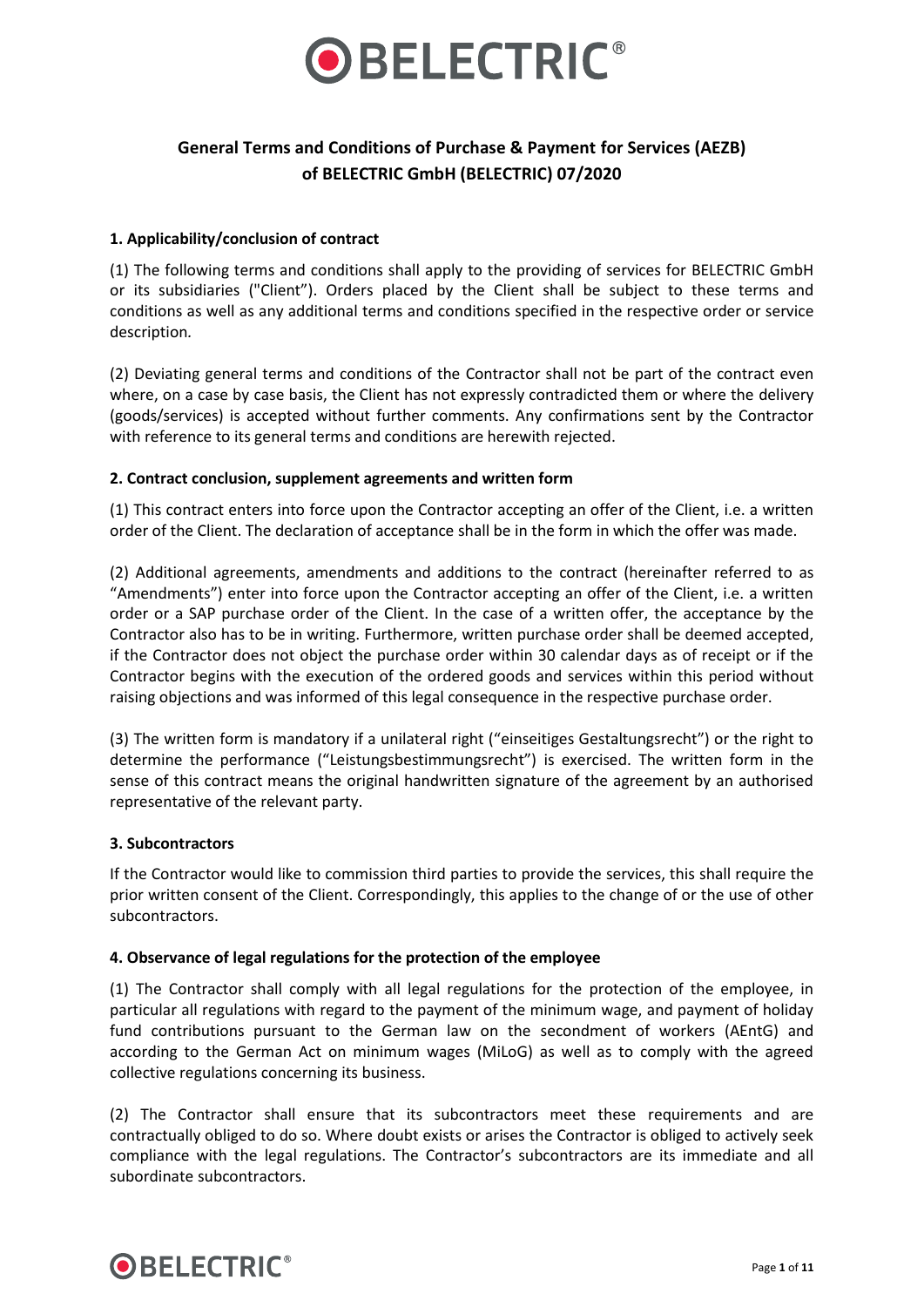(3) The Contractor shall indemnify and hold the Client harmless in their internal relationship from all possible claims, which are made against the Client because of a non-compliance of the Contractor or one of its subcontractors against the German law on the secondment of workers (AEntG), the German Act on minimum wages (MiLoG) as well as further legal regulations giving rise to a possible liability. In particular the Contractor undertakes to support the Client with regard to the defence of alleged claims against the Client in the best possible way and to provide the latter for example with the necessary information.

(4) The Contractor shall provide the Principal Client with a certificate of safety issued by an auditor, tax consultant or a social security fund in accordance with the collective bargaining agreement, with a date of issue of the last 3 months. This is to confirm that the general minimum wage, or if it does not exist (please mention in the clearance certificate) the legal minimum wage, is adhered to.

(5) Alternatively, the Client will also accept the contractors current extract from the commercial central register, provided by the contractor, provided that it does not contain an entry for violations of the minimum wage law.

(6) The contractor is obliged to ensure that all subcontractors are contractually bound by the contract. Corresponding evidence must be made available to the client within the framework of the proper application of subcontractors.

(7) If the Contractor infringes the obligation to pay the minimum wage or if the Contractor of the obligation does not provide any evidence within a reasonable period set by Client, the Client shall be entitled to terminate the Contract without notice period for serious cause.

(8) In the event of infringement of the obligation to pay the minimum wage by a subcontractor of the Contractor or the failure to provide any evidence the Client shall be entitled to terminate the Contract with the Contractor without notice period, unless the Contractor hasn't already immediately terminated the contractual relationship with the subcontractor.

(9) In the event of termination for serious cause without notice period the Client shall be entitled to have the services, which have not been performed yet, carried out by a third party at the expense of the Contractor.

# **5. Code of Conduct**

The Client expressly refers to RWE´s Code of Conduct which applies within the BELECTRIC Group and may be accessed at the following web address: [www.belectric.com](http://www.belectric.com/) (path: [https://belectric.com/about-belectric/compliance/\)](https://belectric.com/about-belectric/compliance/). The Client expects the Contractor to accept the principles of conduct included in the Code of Conduct as the basis for the partnership and, in particular, to commit itself to supporting and implementing the principles on human rights, labour relations, the environment and anti-corruption set out under the Global Compact initiative of the United Nations [\(www.unglobalcompact.org\)](http://www.unglobalcompact.org/).

#### **6. Order of precedence**

The agreed regulations shall apply in the following order of precedence:

- (a) the regulations of the individual order,
- (b) the additional conditions specified in the purchase order,
- (c) the service description,
- (d) if applicable, framework agreement and annexes,
- (e) the provisions of these General Terms and Conditions of Purchase and Payment for Services (AEZB),

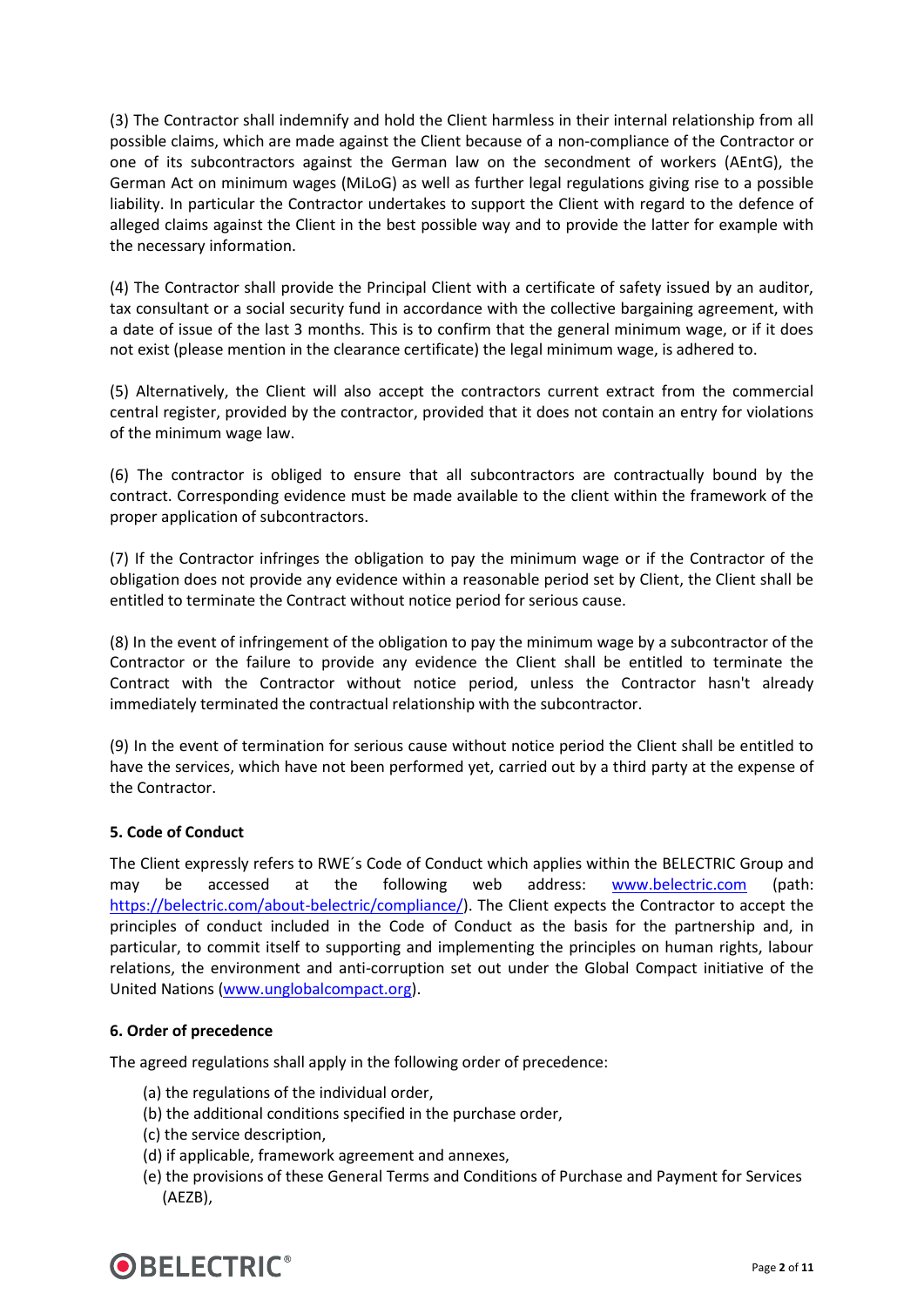(f) if applicable, additional conditions for occupational health and safety in accordance with Clause 24.

## **7. Scope of services and obligations of the contractor**

(1) The Contractor has to perform the service in accordance with the service description on time, in accordance with the current state of technology and science, in a timely manner and free of defects. He shall hand over and convey all services and documents (e.g. expert opinions, organization plans, drafts, drawings, statements and calculations, IT systems and programs) to be provided by him within the scope of the order.

(2) The Contractor must employ qualified personnel for all services. At Client's request, the Contractor will replace individual employees if the Client bring in objective reasons for this. Any additional expenses caused by such an exchange of employees shall be account of the contractor.

(3) Even if services are provided at to the client, the contractor remains solely authorized to give instructions to the employees employed by him. The employees shall not be integrated into the business operation of the client.

#### **8. Remuneration**

(1) The prices stated in the order are fixed all-inclusive prices, unless invoicing is agreed according to time and effort at certain hourly or daily rates. All prices are net prices plus the statutory value added tax due at the time of performance and delivery.

(2) Travel times and travel expenses of the Contractor and/or his employees to the regular place of work shall not be remunerated separately and shall be included in settled with the fixed price or the hourly or daily rates. If the contractor and/or his employees work outside the regular place of work at the request of the client, travel expenses will be reimbursed at a fixed rate of 0.30  $\epsilon$ /km. Other expenses of the contractor and/or his employees will only be reimbursed if they have been previously agreed in writing.

#### **9**. **Securities/guarantees**

Securities and guarantees shall be agreed for each individual contract inasmuch as the Client is not already entitled to demand the same under applicable law. The contract documents for the securities and guarantees to be provided to the Client require the prior consent of the Client.

#### **10. Invoicing and payment**

(1) The invoice shall comply with sections 14, 14a of the German Sales Tax Act (Umsatzsteuergesetz). A single copy of the invoice shall to be sent to the invoice recipient (service recipient) stated in the order and to the invoice address indicated there detailing the VAT at the rate applicable at the time of delivery / service provision separately.

(2) Advance payments/ down payments made shall be shown separately in the invoice.

(3) Contractors of construction services shall indicate the tax number given by the inland revenue in the invoice and provide furthermore an exemption certificate according to section 48b EStG.

(4) In the event of lump sum prices, any services performed shall be confirmed by the Client.

(5) All payments by the Client are subject to the following conditions:

1. Correct and complete delivery / performance and if applicable taking over,

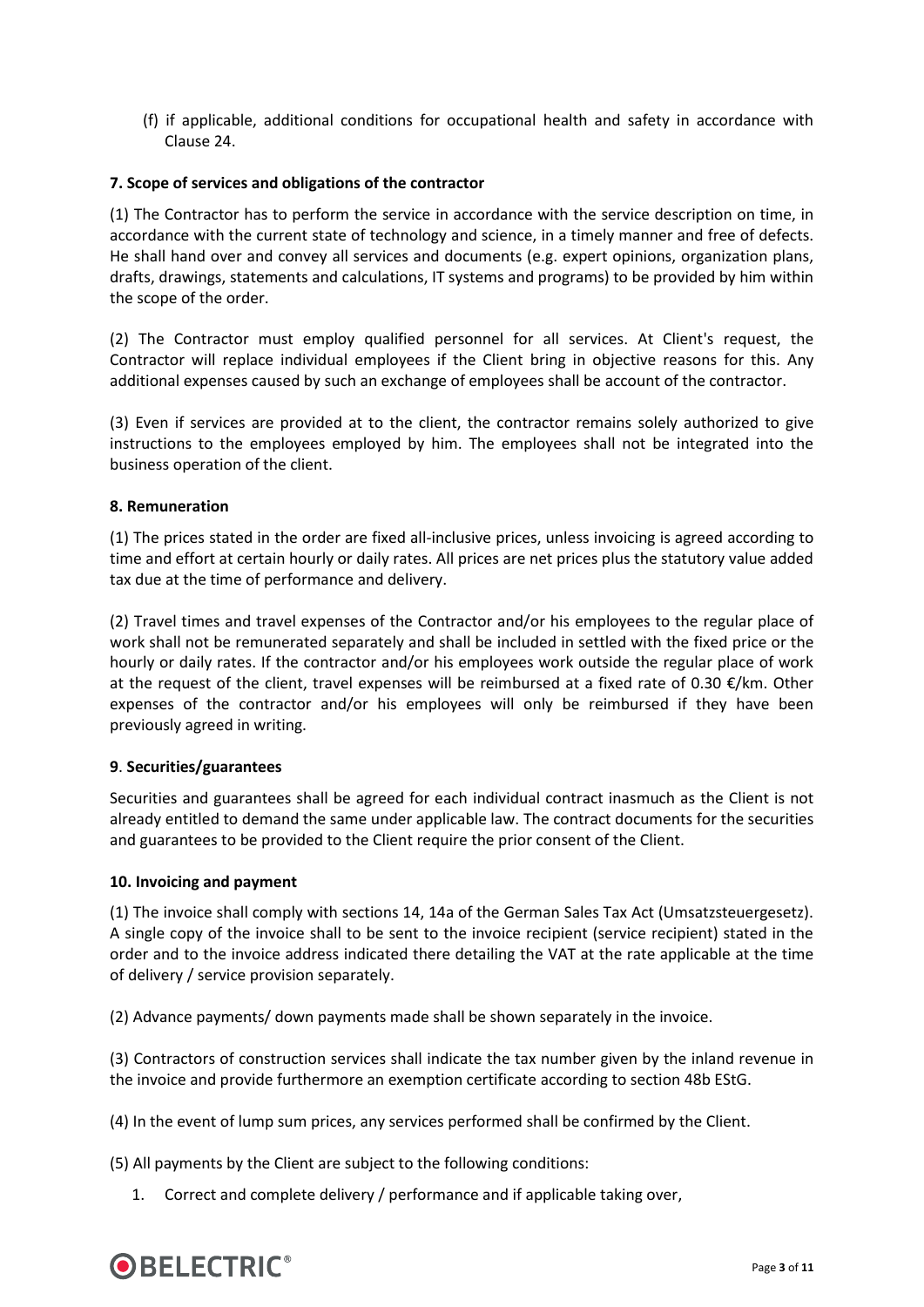- 2. Receipt of the securities/bonds agreed in the individual contract,
- 3. Receipt of a correct invoice in accordance with the aforementioned conditions,
- 4. if applicable, receipt of time sheets or other proofs of working time, if documents has been agreed.

(6) In case prices per hour are charged, the prepaid tax shall be deducted from any agreed travel costs (transportation cost, accommodation cost etc.) in accordance with the tax guidelines in force. When calculating fare, the places of arrival and return must be indicated. All receipts must be correct and permanently legible.

(7) Provided the above mentioned terms of payment have been met, payment shall be made 14 days upon receipt of invoice less 3 % discount or 30 days from receipt of invoice less 2% discount, unless any other terms of payment have been agreed in the order. The discount period, however, shall only begin when these conditions have actually been met. Discount deductions can be withheld both from down payments and from advance payments and final payments. Where a discount has already been deducted from an advance payment or down payment, the base amount for the discount in the final invoice will be reduced by that advance payment or down payment amount and the discount shall only be withheld from the remaining amount. Payments are always made subject to adjustment in the event that objections should be made subsequently.

(8) The Client shall be entitled to charge a deadline penalty or partial amounts thereof to the Contractor or to deduct same from agreed payments.

(9) The Client shall not be required to reserve the right to impose a deadline penalty on receipt of the goods and services. Rather, it shall be entitled to assert that right until final payment.

(10) If, at the time of settlement of accounts, a Contractor of construction services does not present a valid certificate of exemption for tax under section 48b, subsection 1, sentence 1 of the German Income Tax Act, a tax deduction of 15 % of the consideration within the meaning of section 48 of the German Income Tax Act is made and paid over to the tax office responsible for the Contractor in accordance with the Act to Control Illegal Employment in the Construction Sector (Gesetz zur Eindämmung illegaler Betätigung im Baugewerbe). In order to compensate for the resulting additional accounting expenditure, the Client is entitled to deduct a lump-sum allowance of  $\epsilon$  100 from the Contractor's invoice. This is without prejudice to any other claims arising thereof.

# **11. Assignment of receivables/setoff**

Without prejudice to an assignment of any financial claim under section 354a of the German Commercial Code (HGB), the Contractor is not entitled to assign payment claims against the Client to third parties or to have them collected by third parties, unless the Client has given its prior written consent.

#### **12. Ownership Structure**

(1) The documents prepared by the contractor as part of the provision of services must be released and conveyed to the client at the latest after fulfilment of the contract. Documents in digital form must be submitted in a suitable data format for further processing.

(2) The documents provided to the Contractor by the client or third parties shall not become the property of the contractor and shall be returned to the client at the latest after fulfilment of the contract.

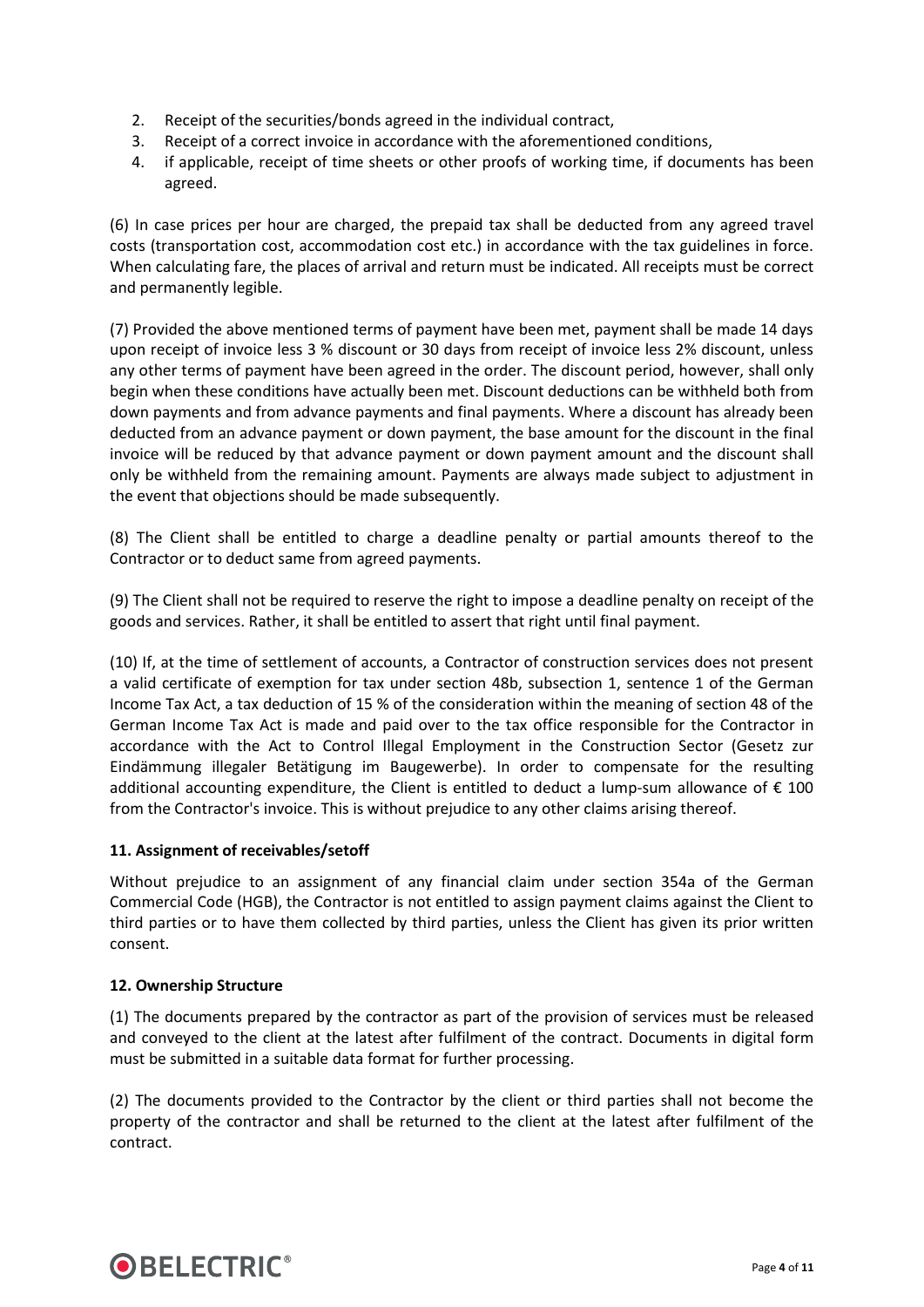# **13. Warranties**

(1) The Client has full recourse to all statutory warranty claims. The limitation period for warranty claims begins with the fulfilment of the last service to be provided after the order. Notices of defects shall inhibit the limitation period until the defect complained of has been remedied.

(2) In the case of non-contractual fulfillment of performances that have a service character, the client shall have the right to remedy the defect by the contractor or to provide a new service by the contractor. The right to compensation, in particular claims for compensation instead of performance, is expressly reserved.

#### **14. Deadlines/acceptance**

The dates indicated in the order or dates agreed within the framework of processing are binding. The Contractor undertakes to notify the Client immediately if circumstances occur or are identified which indicate that the deadline agreed upon cannot be met.

#### **15. Right to Information**

(1) The client has the right to inform himself about the progress of the services at any time.

(2) Irrespective thereof, the contractor shall be obliged to inform the client in writing at regular intervals about his previous activity and the results achieved. If the order and the service description do not contain any provisions regarding these information dates, this information shall be provided within the first 5 working days of the following month for the previous month.

#### **16. Changes and Variations**

(1) Necessary revisions of documents with an unchanged time schedule do not justify any additional compensation.

(2) Any further changes or additions to the service description would require a written order. Services performed by the contractor without prior written agreement deviating from the agreed scope of services shall not be remunerated.

(3) If there are contradictions and/or gaps with regard to the scope of services after the order has been placed, the Contractor shall be obliged, without any claim to an extension of execution period for performance or additional remuneration, to perform the higher quality or constructively more complex service, unless he proves that the contradiction or gap was not objectively recognizable for him as a specialist contractor when the order was placed.

# **17. Rights to use/industrial property rights/inventions**

(1) The contractor shall grant the client, free of charge, a non-exclusive, irrevocable, temporally and territorial unrestricted right of use, sublicensable and transferable to direct and indirect shareholdings of BELECTRIC GmbH, for the deliveries and services covered by the contract as well as for industrial property rights in connection with these deliveries and services.

(2) In particular, the client is entitled to transfer rights to use to the IT service provider and the group companies.

(3) Insofar protective inventions eligible for patent/utility patent protection arise within the project implementation, the Contractor shall grant the Client free of charge permanently exclusive, transferable, territorial unrestricted and irrevocable rights of use and exploitation. The Contractor has to provide evidence if he pleads that the patent/utility patent has not been generated in

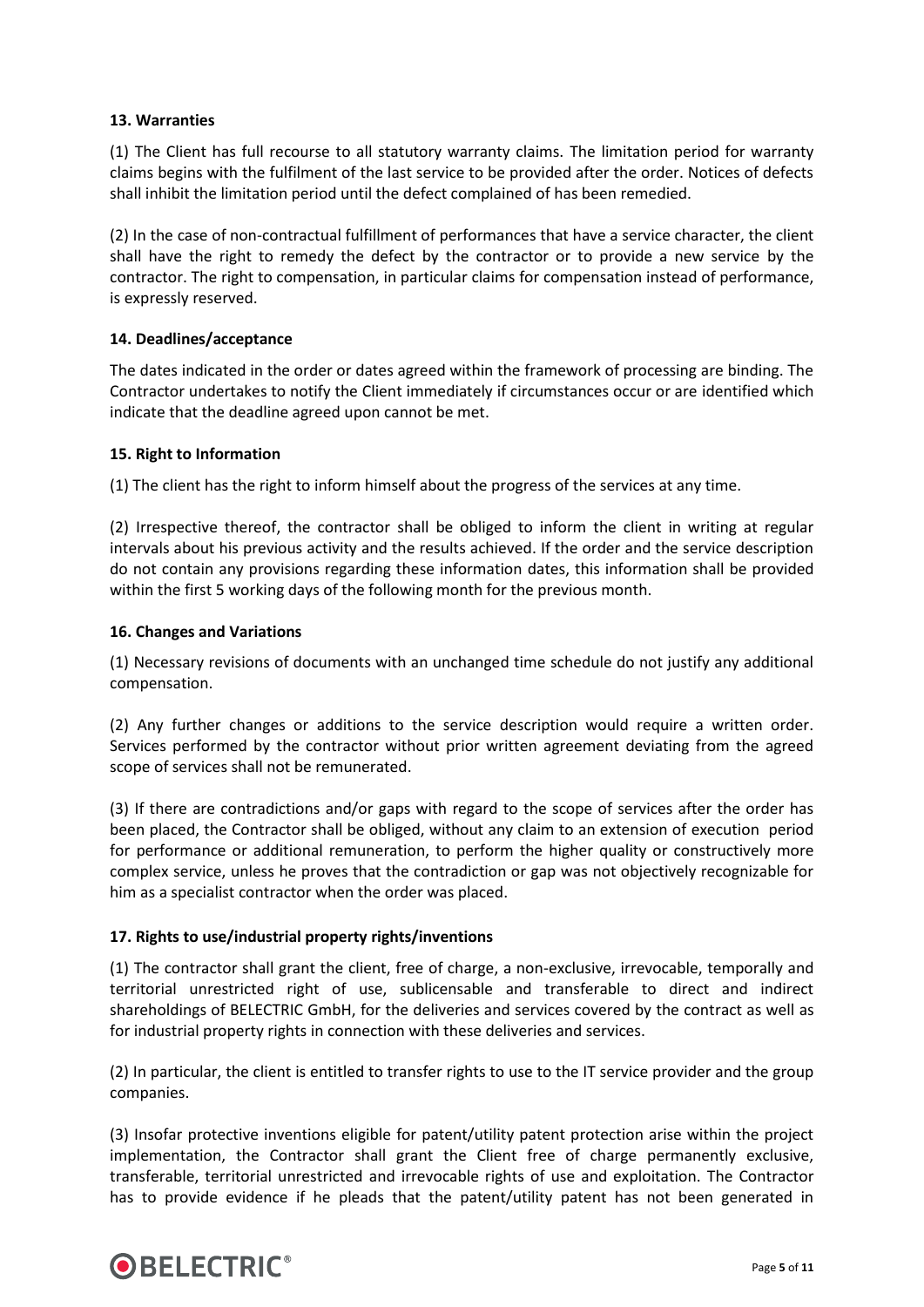connection with the order. For programming work, the Contractor shall be obliged to hand over to the Client the source code for the software created.

(4) The right of use also entitles to make changes to the object of performance and also includes illustrations, drawings, calculations, analytical methods, recipes and other works. The rights of use granted to the Client under this contract shall also apply to any new versions (e. g. updates, upgrades, releases, patches, bugfixes) of the subject of the delivery and performance and of any protective rights related to these subjects of the delivery and performance that are made available to the Client.

(5) Insofar as work results eligible for other property right protection arise within the order, the Contractor shall transfer at no charge to the Client the exclusive, irrevocable, temporally and geographically unrestricted, sublicensable and transferable right of use. The Client shall have the right to use the work results in all types of use, including, but not limited to the right to reproduce, redesign and publish and exploit the work result. The Contractor has to provide evidence if he pleads that the work result has not been generated in connection with the order.

(6) The contractor is responsible for ensuring that he strictly observes the provisions of the Employee Invention Act and makes use of the respective inventions in due time. This shall also apply that the Contractor does not employ his own employees, but has employed third parties as part of a permitted labour leasing.

# **18. Third-party property rights**

(1) The Contractor undertakes that all goods and services to be provided by it are unencumbered by third party rights. In the event of an infringement of property rights of third parties, the Contractor shall, at the discretion of the Client, procure for the Client the rights to use the goods and services or change them in such a way that it is no longer encumbered by third party rights.

(2) Furthermore, the Contractor shall indemnify the Client among themselves against all claims asserted by third parties with respect to infringements of property rights. Further claims and rights to which the Client is entitled under law in this respect shall remain unaffected. Such obligation of exemption shall remain in force for a period of 10 years after time of performance.

#### **19. Insurance**

The Contractor undertakes at its expense to conclude an appropriate business liability insurance policy, which includes defects in workmanship, and to maintain that insurance for the entire duration of the contract until expiry of all periods of limitations. That liability insurance shall provide cover for at least €10.000.000 for personal injury and property damage and all consequential losses. At the request of the Client, the Contractor undertakes to provide the Client with a confirmation of coverage by the insurer. The Contractor is also obliged to prove to the client, on request, that he has paid the corresponding premiums to the insurer.

#### **20. Liability of the Contractor**

The Contractor shall be liable for any breach of duty and the resulting damages unless the Contractor proves that it is not responsible for such breach of duty. The Contractor is further obliged to release the Client from any claims for damages by third parties asserted against the Client by such third parties for reasons based on defective performance by the Contractor, unless the Contractor can prove to the Client that the Contractor is not responsible for the circumstances that caused the loss. The foregoing provisions shall also apply if the Contractor employs a servant or vicarious agent.

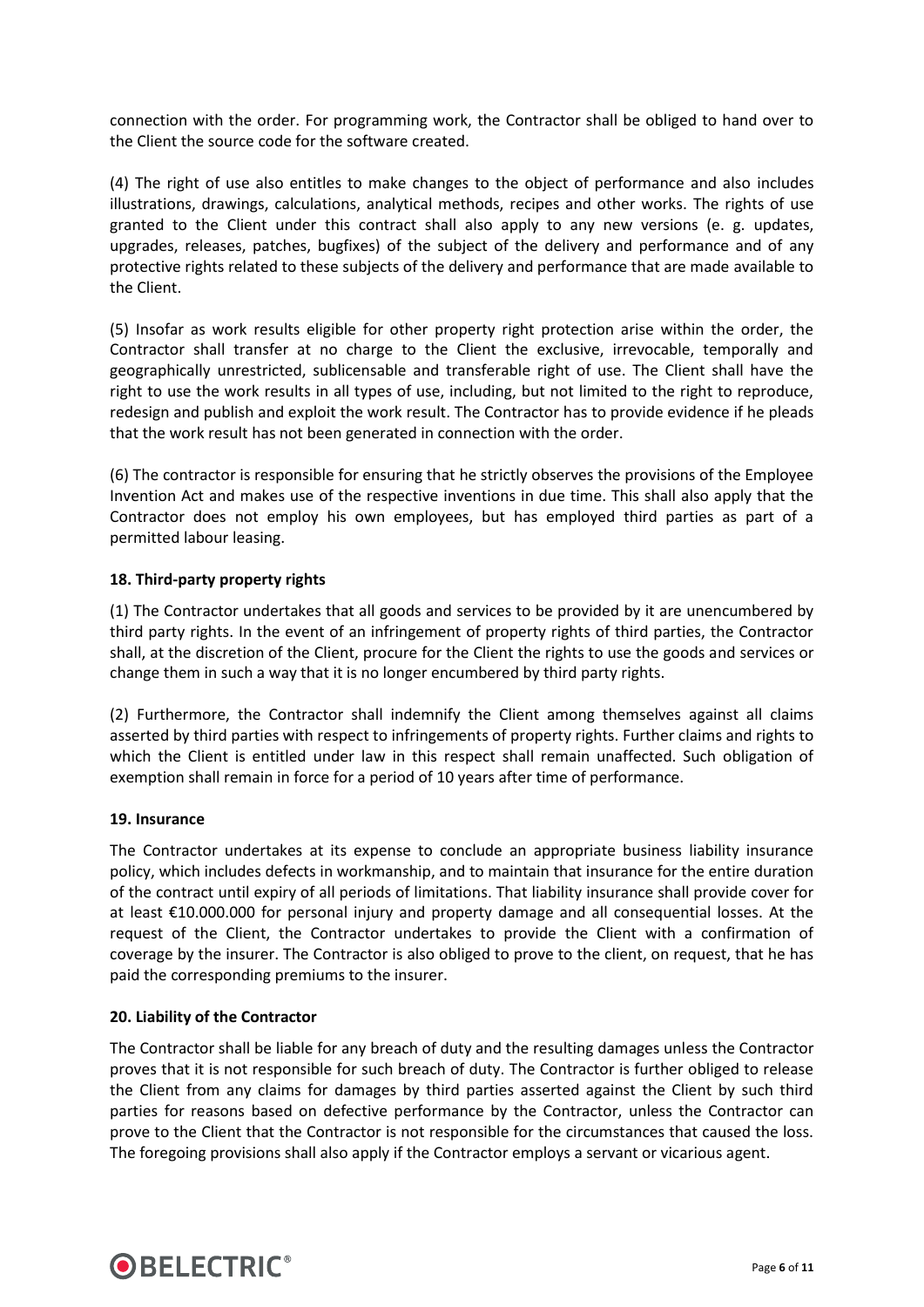# **21. Liability for cartel law offences (anti-trust law violations)**

(1) Should the Contractor in respect to the contractual services be demonstrably involved in an unlawful restraint of competition prior to this Contract and/or before or after this Contract act anticompetively, it shall be required irrespective of the other liability rules to pay liquidated damages in the amount of 15% of the contract value, unless a damage has been accounted for in a different amount. This also applies if the Contract has been terminated or already been fulfilled. Other rights of the Client remain unaffected.

(2) Unlawful restrictions of competition are in particular anti-competitive negotiations, recommendations or appointments with other bidders (tenderers) / applicants regarding

- submission or non-submission of bids (tender) including territorial agreements,
- pricing as well as profit arrangements or
- delivery quantities.

(3) Acts of person appointed by Contractor or working for Contractor, are treated in the same way as acts of Contractor himself.

#### **22. Termination**

(1) The Client is entitled to terminate works contracts at any time. In such an event, the Contractor shall receive that part of the remuneration that corresponds to the performance so far carried out in proportion to the overall performance, unless the Contractor can prove that its savings in respect of the services not yet provided are lower.

(2) Both parties have the right to extraordinary termination for good cause. An important reason shall be deemed to exist for the client in particular if

- composition or insolvency proceedings or comparable legal proceedings have been valid filed or opened against the estate of the Contractor or if the opening of such proceedings has been refused to lack of sufficient assets,
- the contractor does not fulfil his contractual obligations despite written request and after unsuccessful setting of a reasonable deadline. The setting of a deadline shall not be necessary if the Contractor refuses to perform or if the setting of a deadline is unreasonable for the Client in view of the circumstances.

(3) However, if the contract is terminated for serious cause because of the Contractor's fault, the latter shall only receive that part of the remuneration that corresponds to the performance so far carried out and being used by the Client in proportion to the overall performance. Any further claim to remuneration by the Contractor is excluded in this case. The Contractor shall be liable for loss incurred by the Client as a result of the termination, including any consequential loss.

(4) Statutory rights of withdrawal remain unaffected.

#### **23. Rescission/ Termination in case of antitrust violations**

The Client shall be entitled to terminate or withdraw from this contract without notice period or rescind it if the Contractor has demonstrably participated in anti-competitive agreements to the Client's detriment. In the event of early termination without notice period, the Contractor shall only be entitled to that part of the agreed remuneration for goods and services that corresponds to works / services already performed without defects. In the event of rescission, the statutory provisions shall apply.

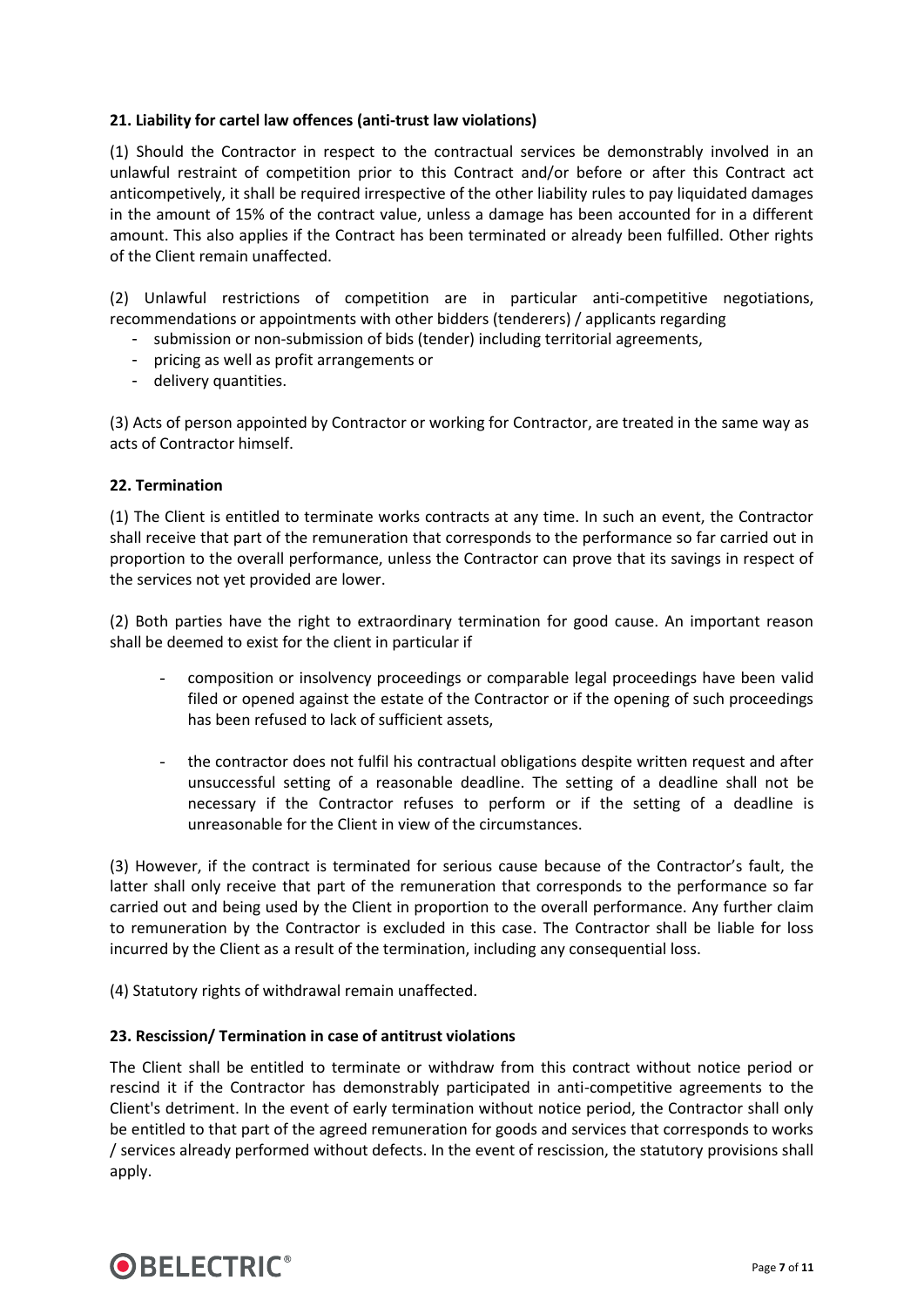## **24. Health and Safety regulations**

(1) In the course of execution and implementation of the contract, the Contractor is obliged to observe the applicable provisions and recognized engineering standards, especially with regard to industrial health and safety, as well as the provisions applicable under construction, trade and traffic laws (in particular, supervisory and traffic safety duties on construction sites and other workplaces); this shall also apply to the applicable environmental protection and waste management regulations. Supplies and services must comply with the laws, regulations and directives prevailing at the time of the delivery and/or acceptance.

(2) Except where provided for otherwise by individual contract, the Contractor shall be responsible as the party producing the waste for any waste produced, such as packaging materials, material residues, offcuts etc. On accepting the order, the Contractor affirms that it will immediately properly dispose of any waste it produces in line with the legal requirements, in particular the German Recycling and Waste Management Act (KrW-/AbfG) and subordinate legislation, as well as the State Waste Management Acts and statutes of the municipalities, the Water Household Management Act (WhhG), the Goods Traffic Act (GKvG), the Order on Transportation of Hazardous Materials by Road and Rail, as well as the Hazardous Materials Act, as amended.

(3) The Client shall be entitled to carry out checks to determine whether the Contractor or any subcontractor has lived up to its public, legal and contractual obligations. To that end, the Client shall be entitled to inspect the documentation to be kept by the Contractor, resp. subcontractor, in accordance with the legal regulations and the permit notice for the plant since started. The Contractor shall further inform the Client on request, in particular, concerning the transport, appropriate vehicles, transport routes and locations of the respective plants and/or storage sites, in advance.

(4) In addition to these regulations, any supplementary requirements regarding health and safety conditions in their currently valid version shall apply.

#### **25. Data protection**

(1) The Client and the service providers (data processors) ordered by the Client are entitled to process contact and contract details obtained under the contractual relationship within the legal requirements of the applicable data protection and privacy laws in its respective latest valid version and – to the extent required in connection with the Contract and its implementation - to pass on such data to companies affiliated with BELECTRIC GmbH under sections 15 ff of the German Stock Corporation Act (AktG).

(2) BELECTRIC GmbH has single tasks and services carried out by service providers, especially ITservice providers, who have their seat outside the EU/EEA (third country). Therefore, a third country transfer of the personal data takes place. The third country transmission takes place in compliance with the EU data protection legislation and applicable national data protection legislation as valid at the time. Data protection provisions to establish an adequate level of data protection are defined in contracts with our contractual partners for this purpose in accordance with the applicable legal requirements, e.g. EU Model Clauses. On demand, BELECTRIC GmbH will provide the Contractor with a copy of these Agreements.

(3) To safeguard operations and ensure that the security requirements of the Client are met, personal data will be collected, processed and used within the scope of order execution, having due regard to the EU data protection legislation and applicable national data protection legislation as valid at the time. In particular, this shall apply to data and images relating to security components (such as identification badges, identification management systems, time/access and video surveillance systems and the like), BELECTRIC GmbH and/or IT and telecommunications components,

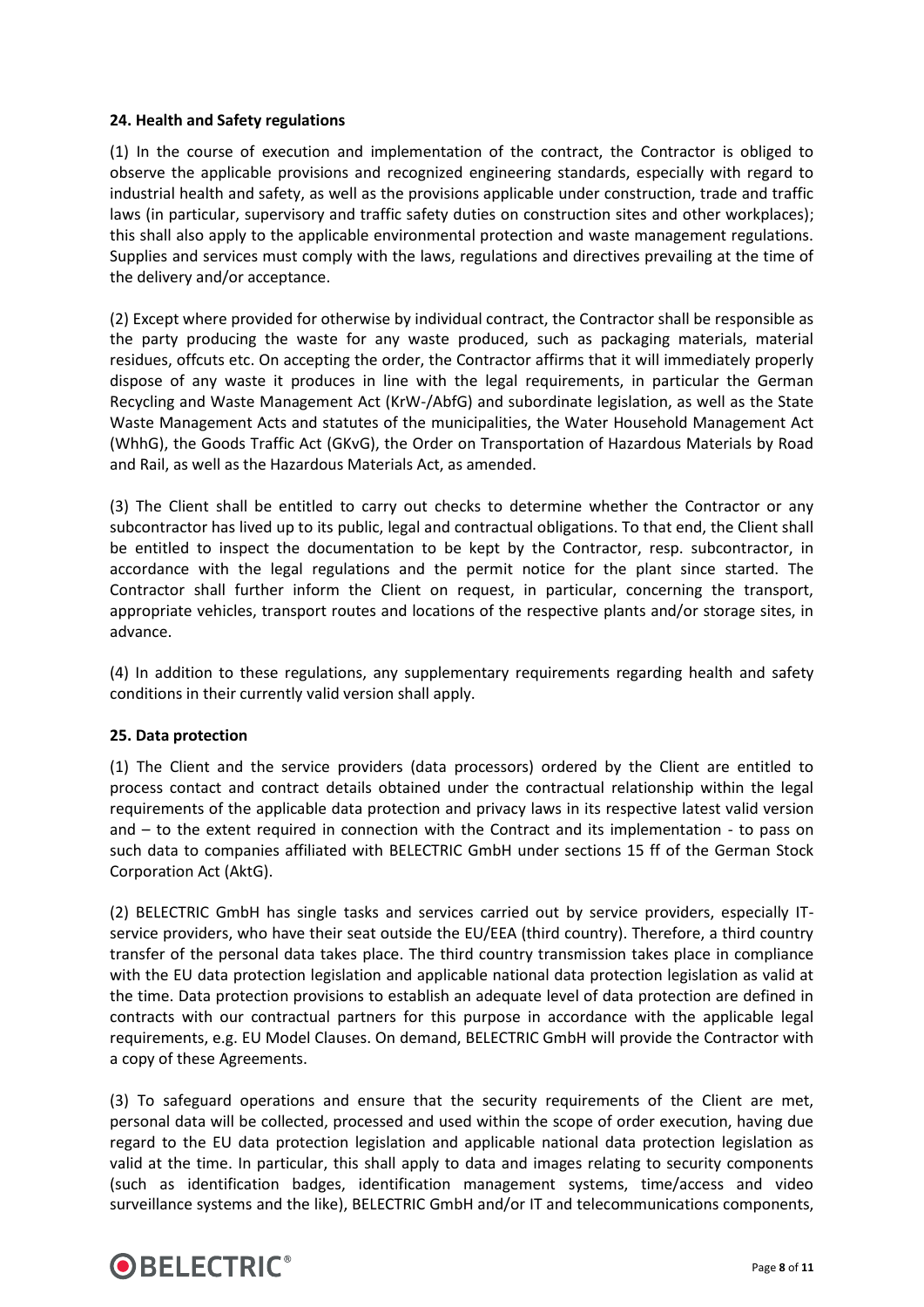and the infrastructures related to these.

(4) The Contractor must ensure that identification badges supplied are not misused or supplied to third parties. They must be worn visibly on Client´s premises and the Client must be notified of any losses immediately. They have to be returned to the Client when leaving the premises.

(5) If necessary the equipment provided by the Client for information processing and/or telecommunication (e.g., personal computer, telephone, mobile phone, smartphone, software, internet access, email, etc.) are to be used solely in the context of order fulfilment; private use is prohibited.

(6) The Contractor shall ensure that the vicarious agents appointed by it (such as employees, temporary workers and the like) have been informed of and have undertaken to observe the above points before the services are provided. Furthermore, the vicarious agents must undertake to conduct themselves professionally and to observe the relevant Client´s regulations.

(7) If subcontractors are engaged, the Contractor must also contractually impose these obligations on the subcontractor.

(8) Upon request, the Contractor must prove to the Client that these points have been implemented.

(9) Insofar as personnel of the Contractor are deployed at locations of the Client, time tracking data (in and out times) for said personnel can be determined for specific persons from the access control system. Insofar as required, the time tracking data determined in this manner can be used by the Client for billing purposes. If subcontractors are engaged, the Contractor must also contractually notify the subcontractor accordingly. Upon request, the Contractor must prove to the Client that these points have been implemented.

(10) Any details shared by the Client shall not be used for the purpose of advertising or market/opinion research unless written permission has been given for this purpose by the Client or the agreed service allows this explicitly.

#### **26. Export control**

(1) All deliveries shall be subject to compliance with national or international export control regulations, including embargoes and other sanctions ("Foreign Trade Law"). Any military end use shall be excluded. Appropriate confirmations of non-military and non-nuclear use shall be submitted to the Client on request. The Contractor shall comply with the applicable provisions of foreign trade law, including the US re-export control regulations, when passing on deliveries to third parties.

(2) The Contractor obtain the necessary export licenses, unless regarding applicable Foreign Trade Law it is not the Contractor but the Client or a third party who is obliged to apply for the export licenses.

(3) If any delivery and/or performance delays are caused by Foreign Trade Law, the agreed delivery date shall be extended by the duration of such delay including the additional period required for the resumption of the delivery/performance.

(4) The Contractor undertakes to provide all information and documents needed for the export or shipment of the supplies, if applicable. The Contractor shall oblige its employees, its subcontractors and commercial agents to comply with Foreign Trade Law.

In his price lists, offers, order confirmations and invoices, the contractor must inform the client in writing of all the information and data that the client has to comply with applicable foreign trade law

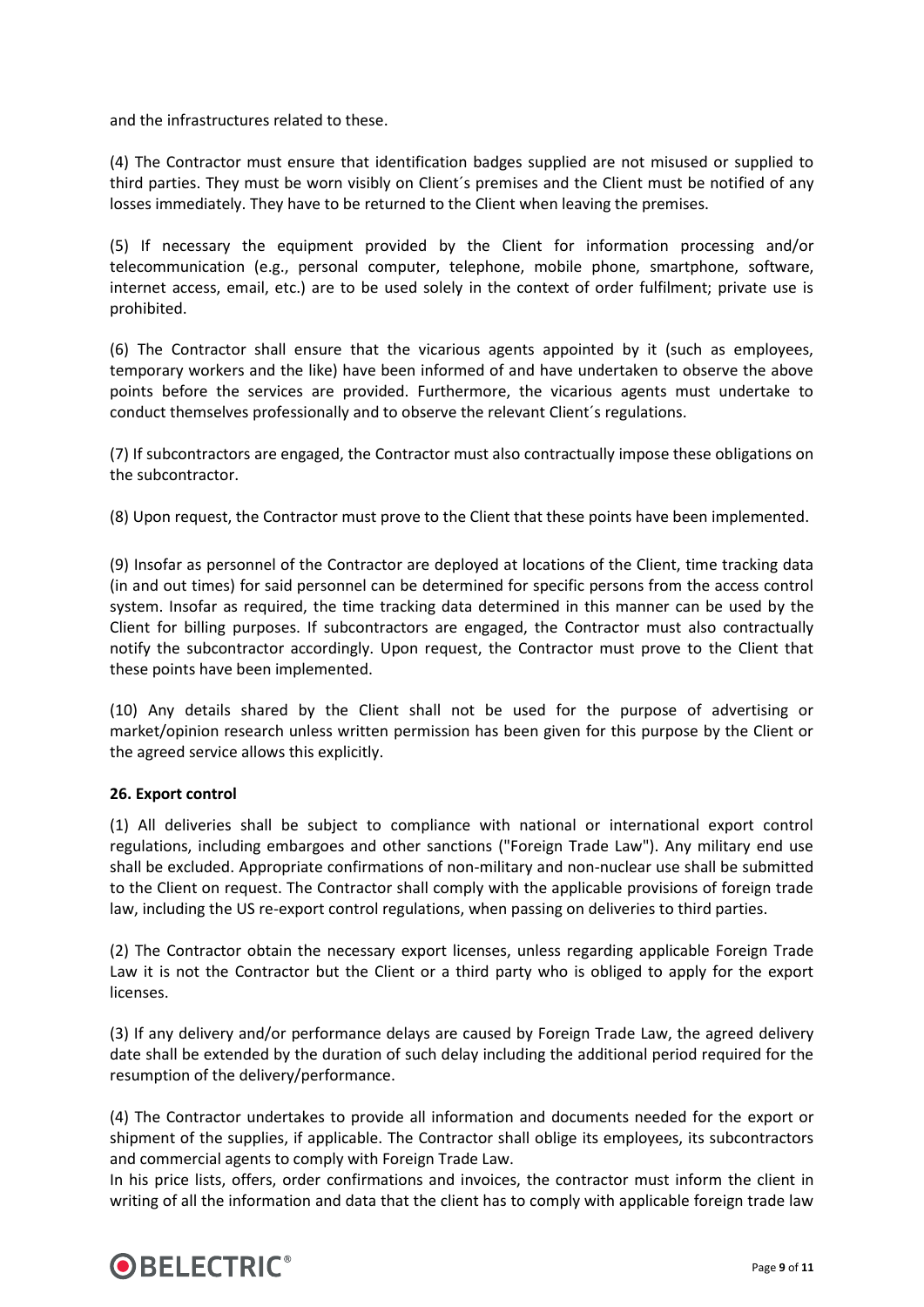in the event of export and import, as well as in the Case of resale upon re-export of goods and services required, especially for every single product and service:

- to indicate whether the goods to be delivered are subject to US law; and
- the Export Control Classification Number (ECCN) in accordance with the U.S. Commerce Control List (CCL), provided that the product is subject to the U.S. Export Administration Regulations (EAR); and
- all applicable export list numbers (including German Foreign Trade Regulation, EC dual-use regulation); and
- the Harmonized System Code; and
- the country of origin (non-preferential origin); and
- Supplier declarations of preferential origin (at European suppliers) or certificates of preferences for non-European suppliers ('Export control and foreign trade data').

(5) The contractor is obliged to appoint the client unsolicited a contact person for export control- and foreign trade- data.

(6) The contractor is obliged to provide all necessary declarations on foreign trade law in full. It is only with the complete sending and signing of the necessary declarations that the Contract becomes legally effective. By signing the necessary declarations, the contractor guarantees the completeness and accuracy of the information and data provided. Changes must be communicated to the client immediately by the contractor.

(7) In the event that the Contractor violates Foreign Trade Law, the Contractor undertakes to compensate the Client for the damage incurred and shall indemnify and hold harmless the Client from claims for damages by third parties and any expenses related thereto. The Client shall be entitled to terminate this Agreement without a notice period if termination by the Client is required to comply with foreign trade law or to prevent any damage. In the case of such termination, the assertion of a claim for damages or the assertion of other rights by the Contractor shall be excluded.

#### **27. Confidentiality**

The Contractor, its own personnel and that of its subcontractors and if applicable servants shall be obliged to maintain the confidentiality of all commercial and technical information (as for example producing and/or R&D information) not already in the public domain that becomes known to them by virtue of the business relationship as business secrets and not to make it available to third parties. All employees and servants, including those of the Contractor's subcontractors shall be obliged accordingly.

#### **28. References/advertising/photography**

Without prior consent by the Client, the Contractor is not entitled to use information concerning intended or existing or finished contractual cooperation for reference or marketing purposes. Also, photography on the property and/or construction sites of the Client, and any kind of publication in this respect are prohibited without the prior written consent of the Client.

#### **29. Place of performance/jurisdiction/choice of law**

(1) Place of performance for supplies and services provided by the Contractor is the delivery address/place of use indicated by the Client, or the agreed place of the provision of services.

(2) Unless otherwise expressly provided for by law, the place of jurisdiction for any disputes arising under or in connection with the contract is Schweinfurt.